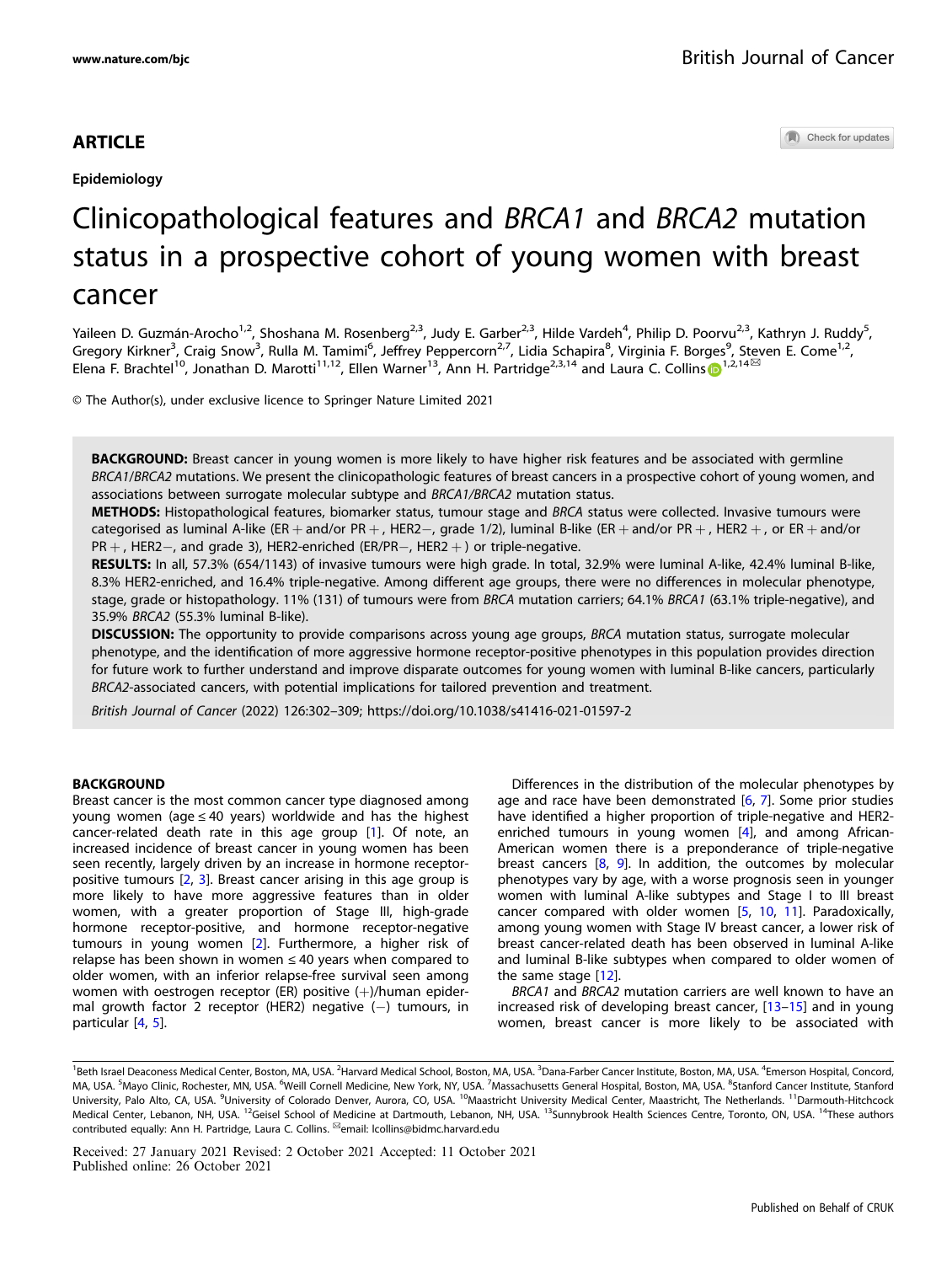<span id="page-1-0"></span>germline BRCA1 or BRCA2 mutations [\[16](#page-6-0)–[19\]](#page-6-0). Studies evaluating the distribution of molecular phenotypes among BRCA1 or BRCA2 mutation carriers have documented a higher proportion of triplenegative cancers among BRCA1 mutation carriers and a higher proportion of luminal B-like cancers among BRCA2 mutation carriers [[20](#page-6-0)–[22](#page-6-0)]. A low BRCA mutation detection rate (6.4%) among luminal-like early-onset breast cancer patients has been described with a greater proportion being BRCA2 mutation carriers (4.6%), and a lesser proportion being BRCA1 mutation carriers (1.8%) [\[23\]](#page-6-0). Moreover, BRCA1 status and ER negativity has been associated with higher pathologic complete response (pCR) after neoadjuvant chemotherapy; and better relapse-free survival and overall survival was observed among those who achieved a pCR [\[24\]](#page-6-0). However, the distribution of molecular phenotypes in young women according to BRCA1 or BRCA2 mutation status is not as well-defined.

We previously reported a higher distribution of luminal B-like and HER2-enriched tumours among young women  $( \leq 40 \text{ years})$ [\[25\]](#page-6-0). Here, we present the clinical and pathologic features of invasive disease in the fully assembled prospective cohort of young women with breast cancer, as well as associations between surrogate molecular phenotype and BRCA1 and BRCA2 mutation status.

# PATIENTS AND METHODS

# Study design and population

The Young Women's Breast Cancer Study (NCT#01468246) is a multiinstitutional prospective cohort study of women newly diagnosed with breast cancer at age 40 years and younger enrolled from 2006 to 2016. As has been described previously [[25,](#page-6-0) [26\]](#page-6-0), women were identified through pathology record review complemented by clinic list review at the Dana–Farber Cancer Institute and Brigham and Women's Hospital, as well as nine other participating institutions within Massachusetts and three out of state, and were eligible for enrollment provided they were able to respond to questionnaires in English. Participants responding to an invitation by mail, provided written informed consent authorising medical record review that included data abstraction of patient stage, breast tumour biomarker status (ER, progesterone receptor (PR) and HER2) and BRCA mutation status, blood sample and pathology specimen collection, and baseline and follow-up participant questionnaires. Institutional review board (IRB) approval for the study was obtained through the Dana–Farber/ Harvard Cancer Centre and other participating centres.

### Pathology review

Histopathology slides were reviewed centrally by the study pathologists, including an expert breast pathologist who reviewed all cases (LCC). When available, both the initial core biopsy and subsequent excision or mastectomy specimens were reviewed. Using a standardised casereporting form, specific histologic features were recorded for each specimen, including histologic grade (Ellston modification of the Bloom–Richardson tumour grade), presence or absence of a central fibrotic focus, zones of geographic necrosis, the pattern of the tumour margins (invasive or pushing/circumscribed) and degree of associated lymphocytic infiltration (none/mild or moderate/marked) [\[25](#page-6-0)].

# Classification of molecular phenotype

Using the histologic tumour grade from central pathology review and biomarker status (ER, positive or negative; PR, positive or negative; and HER2, positive/amplified or negative/nonamplified) extracted from pathology reports, cases were classified as one of four molecular subtypes. The use of immunohistochemistry as a surrogate for molecular classification by gene expression profiling has been used in a number of large populationbased studies [\[8](#page-6-0), [27](#page-6-0)–[30\]](#page-6-0), has been shown to be an acceptable approximate of molecular phenotype [[31\]](#page-6-0) and is supported by the St. Gallen International Expert Consensus Statement [\[32](#page-6-0)]. As described previously [\[25](#page-6-0)], cases that were  $ER +$  and/or  $PR +$ , HER2-, and either histologic grade 1 or 2 were classified as luminal A-like cancers. Cases that were  $ER + and/or$ PR + and HER2 + or ER + and/or PR + and HER2− and that were histologic grade 3 were classified as luminal B-like cancers. Cases that were ER-, PR−, and HER2 + were classified as HER2-enriched. Cases that were negative for ER, PR and HER2 were classified as triple-negative, the clinicopathologic surrogate of basal-like carcinoma [[32\]](#page-6-0). HER2 was considered positive if immunohistochemical stains were reported as 3+ and/or if HER2 fluorescence in situ hybridisation (FISH) showed gene amplification per ASCO/CAP definitions at the time of diagnosis.

# BRCA status

BRCA mutation status was retrieved by medical record review or patient survey if not in the medical record. BRCA status was recorded as the deleterious mutation in BRCA1 or BRCA2, no mutation detected (wild-type, including variants of uncertain significance [VUS]), or unknown.

# Statistical analyses

Statistical analyses were carried out with SAS 9.4 (SAS  $+$  Institute, Cary, NC). Pearson Chi-squared statistics were calculated to assess the difference among three age groups  $(\leq 30, 31-35$  and 36-40 years) of young breast cancer patients' tumours with respect to the surrogate molecular phenotype of invasive carcinomas, pathological features, and BRCA mutation status.

### RESULTS

With the recruitment period finalised, pathology review has been completed on all 1297 eligible participants (Fig. 1) (5 of the 1302



Fig. 1 Profile of study population. This diagram provides an outline of patients enrolled in the study, those excluded due to ineligibility, those excluded from this analysis due to Stage 0 status, and those with insufficient material for evaluation.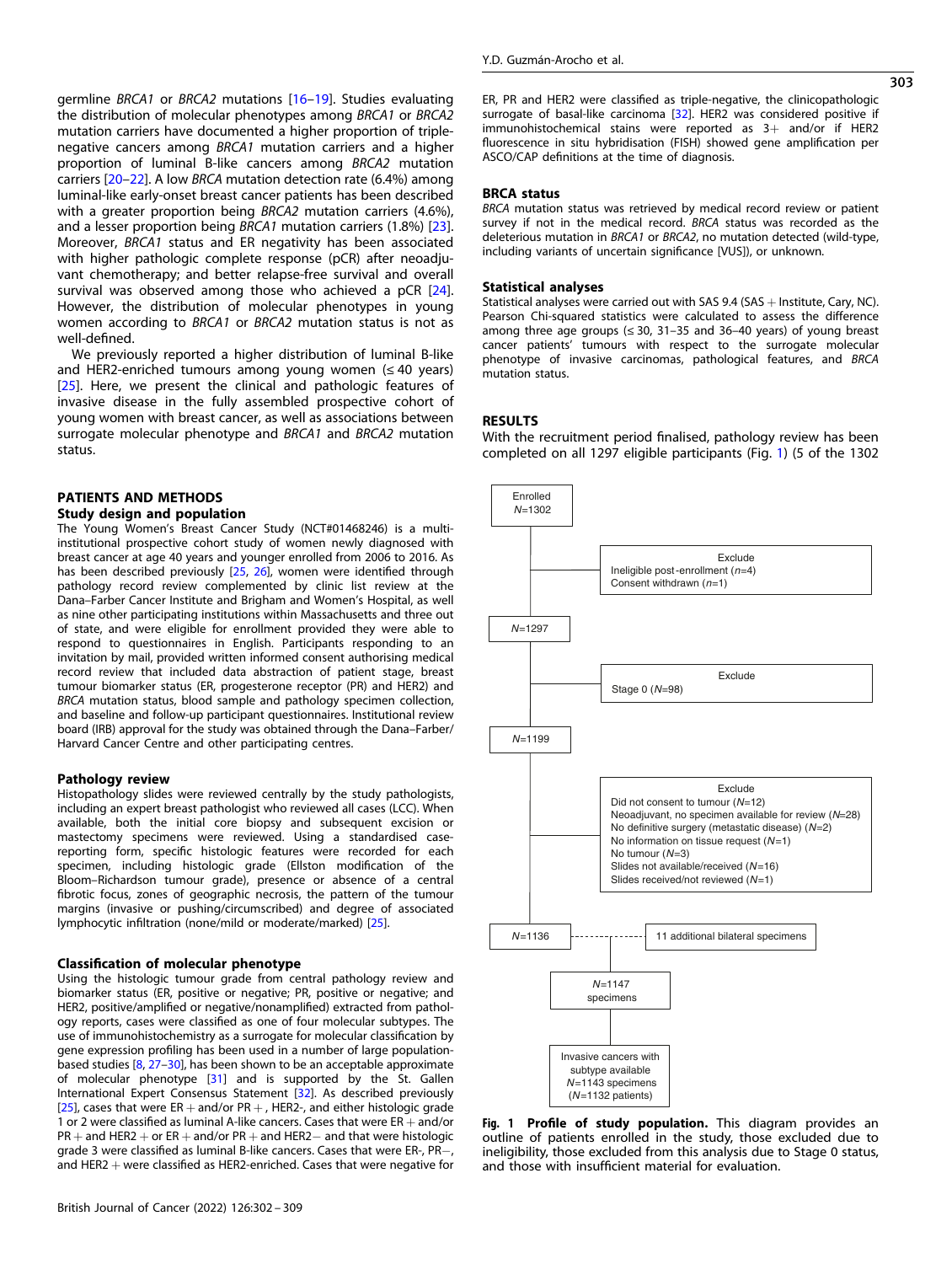|  | Table 1. Patient characteristics for entire study population. |  |  |  |
|--|---------------------------------------------------------------|--|--|--|
|--|---------------------------------------------------------------|--|--|--|

| <b>Total patients</b>                                   | $N = 1297$  |
|---------------------------------------------------------|-------------|
| Median age at diagnosis (years, range)                  | 37 (17-40)  |
|                                                         | N(%         |
| Race*                                                   |             |
| American Indian or Alaskan native                       | 6(0.5)      |
| Asian                                                   | 88 (6.8)    |
| Black, Haitian or African American                      | 48 (3.7)    |
| White                                                   | 1101 (84.9) |
| Other/unknown                                           | 38 (2.9)    |
| Multiracial                                             | 16 (1.2)    |
| First-degree family history breast or ovarian cancer**  |             |
| Yes                                                     | 176 (15.8)  |
| No                                                      | 936 (84.0)  |
| Unsure                                                  | 2(0.2)      |
| Missing                                                 | 183         |
| <b>Bilateral</b>                                        |             |
| Yes                                                     | 21 (1.6)    |
| No                                                      | 1276 (98.4) |
| Stage                                                   |             |
| $\mathbf 0$                                             | 98 (7.6)    |
| I                                                       | 413 (31.8)  |
| Ш                                                       | 525 (40.5)  |
| $\mathsf{III}$                                          | 197 (15.2)  |
| IV                                                      | 64 (4.9)    |
| Tumour grade                                            |             |
| Grades 1 and 2                                          | 534 (41.2)  |
| Grade 3                                                 | 752 (58.0)  |
| Missing                                                 | 11(0.9)     |
| Oestrogen receptor (ER)                                 |             |
| Positive                                                | 945 (72.9)  |
| Negative                                                | 351 (27.1)  |
| Missing                                                 | 1(0.1)      |
| Progesterone receptor (PR)                              |             |
| Positive                                                | 848 (65.4)  |
| Negative                                                | 441 (34.0)  |
| Missing                                                 | 8(0.6)      |
| HER2 (any ER status)                                    |             |
| Positive                                                | 360 (27.8)  |
| Negative                                                | 880 (67.9)  |
| Missing/not performed***                                | 57 (4.4)    |
| Subtype                                                 |             |
| Luminal A-like (ER and/or $PR +$ , HER2-, grade 1 or 2) | 395 (30.5)  |
| Luminal B-like (ER and/or $PR +$ , HER2-, grade 3)      | 269 (20.7)  |
| Luminal B/HER2 (ER and/or $PR +$ , HER2 +)              | 255 (19.7)  |
| HER2-enriched (ER-, PR-, HER2 +)                        | 105(8.1)    |
| Triple-negative                                         | 210 (16.2)  |
| Missing/unknown subtype                                 | 63 (4.9)    |
| Genetic testing                                         |             |
| <b>BRCA1</b> positive                                   | 90 (6.9%)   |
| <b>BRCA2</b> positive                                   | 54 (4.2%)   |
| No mutation detected/VUS****                            | 973 (75.0%) |
| No testing/Unknown                                      | 180 (13.9%) |
|                                                         |             |

"In total. 56 (4.3%) women self-identified as Hispanic or Latina.

\*\*Mother or sister.

\*\*\*Missing/unknown subtype includes cases of DCIS for which HER2 was not performed.

\*\*\*\*VUS = variant of unknown significance, VUS =  $4.2\%$  (54/1297).

women enrolled were ultimately deemed ineligible). Table 1 summarises the patient characteristics. The mean age at diagnosis was 37 years (range 17-40 years). The majority of the population is white (1101/1297; 84.9%), with a small proportion of Asian, American Indian, Alaskan Native, Black, Haitian, African American and others. Fifty-six women (4.3%) self-identi fied as Hispanic or Latina. Among participants where family history was available  $(n = 1114)$ , a family history (first-degree relative) of breast or ovarian cancer was self-reported by 176 (15.8%) of the patients. Germline mutation testing was available for 86.1% (1117/1297) of the patients. One thousand two hundred and seventy-six women (98.4%) presented with unilateral breast cancer. The majority of women presented with early-stage invasive disease (7.6% (98/ 1297) Stage 0; 31.8% (413/1297) Stage I; 40.5% (525/1297) Stage II, 15.2% (197/1297) Stage III; 4.9% [64/1297] Stage IV) and more than half presented with high-grade tumours (752/1297, 58.0%). Most women had hormone receptor-positive disease. Nine hundred and forty-five (72.9%) of the tumours were  $ER +$ , and more than one-fourth, 360 (27.8%), were HER2  $+$ .

The distribution of pathologic features by age group is shown in Table [2](#page-3-0). Among invasive tumours with the evaluable surrogate molecular phenotype  $(n = 1143;$  $(n = 1143;$  $(n = 1143;$  Fig. 1), including multiple tumours in the same patient (11 patients with bilateral tumours), the distribution of subtypes was 32.9% (376/1143) luminal A-like, 42.4% (485/1143) luminal B-like, 8.3% (95/1143) HER2-enriched and 16.4% (187/1143) triple-negative. There were no differences in the distribution of surrogate molecular phenotype by age category. Histologic grade 3 was the most common grade in each age category ( $\leq 30 = 58.6\%$  (85/146), 31-35 = 59.8% (189/ 318), and 36 –40 years = 55.8% (380/683)). Among the different age groups, there were no significant differences in specific histopathological features evaluated, including the presence of tumour necrosis, lymphocytic in filtration and central fibrotic focus. The highest proportion numerically of Stage IV tumours was observed in the youngest age group  $(7.5\% , \leq 30 \text{ years} \text{ vs. } 5.0\%)$ 31 –35 years vs 4.4%, in 36 –40 years), though stage distribution was not statistically significantly different between age groups  $(P = 0.11)$ . BRCA mutation status varied significantly by age groups  $(P = 0.008)$ : the frequency of BRCA1 mutations was 6.0% in the 36 –40 years group, 8.8% in the 31 –35 years and 10.3% in those ≤ 30 years, and the frequency of BRCA2 mutations was 4.7% in 36 –40 years, 2.8% in 31 –35 years and 4.1% in ≤ 30 years. The majority of invasive tumours were of ductal histologic subtype.

The distribution of surrogate molecular subtype by BRCA mutation status is summarised in Fig. [2](#page-5-0) . BRCA testing and results were ascertained via medical record review (87.1%, 986/1132) or from survey self-report (9.0%, 102/1132); only 3.9% (44/1132) of women were not tested or had an unknown testing status. Among women who tested positive for a deleterious mutation, 84/131 (64.1%) tumours were in BRCA1 mutation carriers and 47/131 (35.9%) tumours were in BRCA2 mutation carriers. BRCA1 mutation carriers ' tumours were more often triple-negative (63.1%, 53/84), followed by 29.8% (25/84) luminal B-like, 4.8% (4/84) HER2-enriched, and 2.4% (2/84) luminal A-like. BRCA2 mutation carriers ' tumours were most commonly luminal B-like (55.3%, 26/47), followed by 29.8% (14/47) luminal A-like, 12.8% (6/47) triple-negative, and 2.1% (1/47) HER2-enriched. Interestingly, BRCA2 mutation carriers ' tumours were significantly more likely to be luminal B-like/HER2vs luminal B/HER2 + (38.3% (18/47) vs 17.0% (8/47), P < 0.0001). Among the 968 women with a negative test for BRCA1 and BRCA2 mutation or a non-actionable VUS, the most frequent surrogate molecular subtype identified was luminal B-like (42.5%,  $n = 412$ ), followed by luminal A-like (35.4% 343), triple-negative (12.9%, 125) and HER2-enriched (9.1%,  $n = 88$ ). Among the 44 women not tested, the most frequent surrogate molecular subtype identi fied was luminal B-like (50.0%,  $n = 22$ ), followed by luminal A-like (38.6%, 17), triple-negative (6.8%, 3) and HER2-enriched (4.6%,  $n = 2$ ).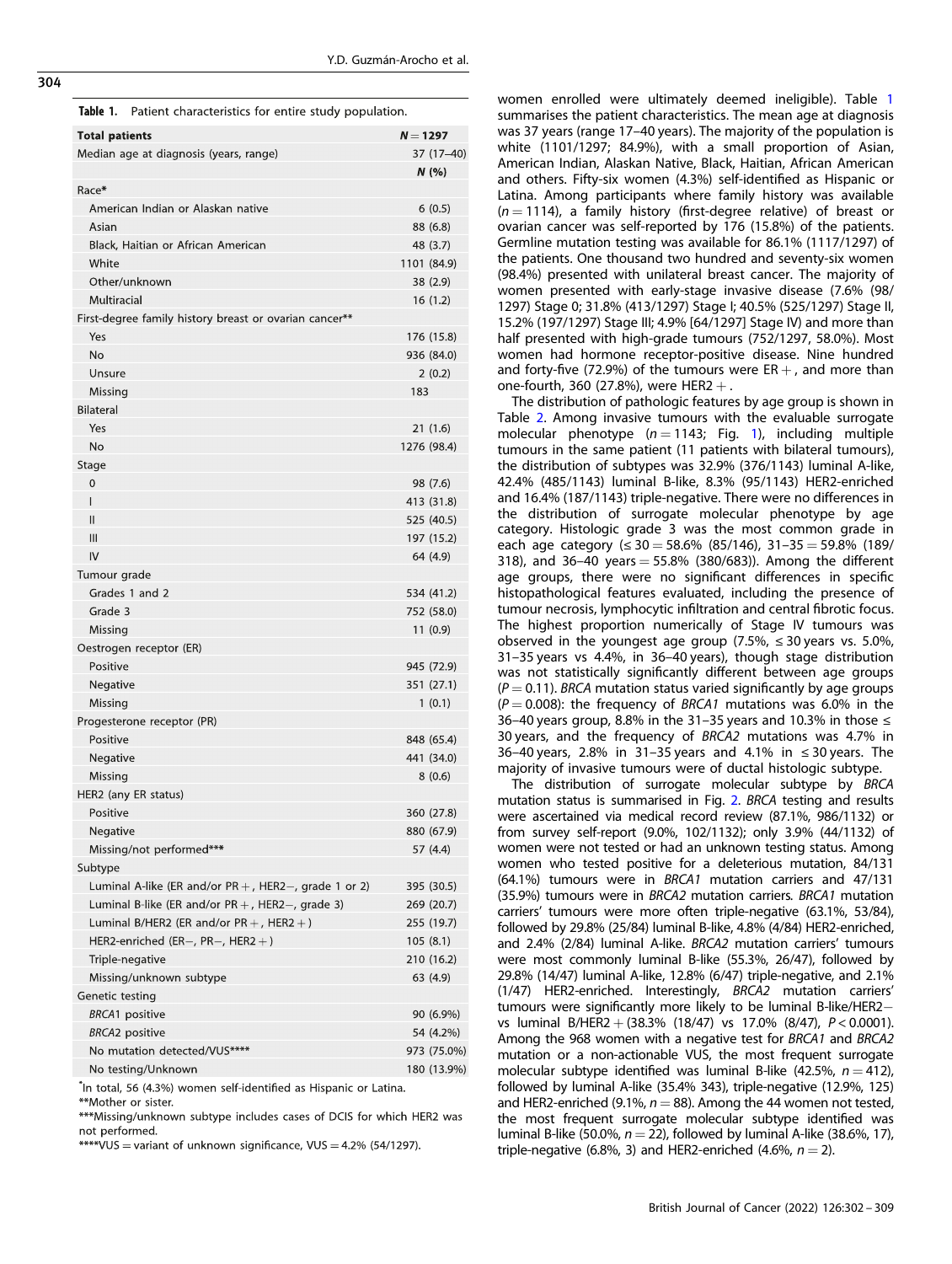<span id="page-3-0"></span>

|                                      | Total $N = 1147$ ,<br>N(%) | $\leq$ 30 years, $N = 146$ ,<br>N(96) | 31-35 years, $N = 318$ ,<br>N(% | 36-40 years, $N = 683$ ,<br>N(% | P     |
|--------------------------------------|----------------------------|---------------------------------------|---------------------------------|---------------------------------|-------|
| Subtype                              |                            |                                       |                                 |                                 | 0.48  |
| Luminal A-like                       | 376 (32.9)                 | 48 (33.1)                             | 98 (30.9)                       | 230 (33.8)                      |       |
| Luminal B-like                       | 485 (42.4)                 | 61(42.1)                              | 140 (44.2)                      | 284 (41.7)                      |       |
| ER and/or $PR +$ , HER2-,<br>grade 3 | 250 (21.9)                 | 29 (20.0)                             | 70(22.1)                        | 151 (22.2)                      |       |
| ER and/or $PR +$ , HER2 +            | 235 (20.6)                 | 32(22.1)                              | 70 (22.1)                       | 133 (19.5)                      |       |
| HER2-enriched                        | 95 (8.3)                   | 12(8.3)                               | 35 (11.0)                       | 48(7.1)                         |       |
| Triple-negative                      | 187 (16.4)                 | 24 (16.6)                             | 44 (13.9)                       | 119 (17.5)                      |       |
| Missing                              | $\overline{4}$             |                                       |                                 |                                 |       |
| Stage                                |                            |                                       |                                 |                                 | 0.11  |
| $\mathbf{I}$                         | 402 (35.1)                 | 44 (30.1)                             | 104 (32.7)                      | 254 (37.2)                      |       |
| Ш                                    | 502 (43.8)                 | 70 (48.0)                             | 133 (41.8)                      | 299 (43.8)                      |       |
| III                                  | 186 (16.2)                 | 21(14.4)                              | 65 (20.4)                       | 100 (14.6)                      |       |
| IV                                   | 57 (5.0)                   | 11(7.5)                               | 16(5.0)                         | 30(4.4)                         |       |
| Histologic subtype                   |                            |                                       |                                 |                                 |       |
| <b>Ductal</b>                        | 798 (69.6%)                | 107 (73.3%)                           | 239 (75.2%)                     | 452 (66.2%)                     | 0.11  |
| Lobular                              | 48 (4.2%)                  | 5(3.4%)                               | $9(2.8\%)$                      | 34 (5.0%)                       |       |
| Ductal and lobular features          | 114 (9.9%)                 | 13 (8.9%)                             | 26 (8.2%)                       | 75 (11.0%)                      |       |
| Other                                | 141 (12.3%)                | 17 (11.6%)                            | 37 (11.6%)                      | 87 (12.7%)                      |       |
| Unknown                              | 46 (4.0%)                  | 4(2.7%)                               | $7(2.2\%)$                      | 35 (5.1%)                       |       |
| ER                                   |                            |                                       |                                 |                                 | 0.93  |
| Positive                             | 836 (72.9)                 | 108 (74.0)                            | 230 (72.3)                      | 498 (72.9)                      |       |
| Negative                             | 311 (27.1)                 | 38 (26.0)                             | 88 (27.7)                       | 185 (27.1)                      |       |
| <b>PR</b>                            |                            |                                       |                                 |                                 | 0.36  |
| Positive                             | 759 (66.2)                 | 92 (63.0)                             | 204 (64.2)                      | 463 (67.8)                      |       |
| Negative                             | 388 (33.8)                 | 54 (37.0)                             | 114 (35.9)                      | 220 (32.2)                      |       |
| HER <sub>2</sub>                     |                            |                                       |                                 |                                 | 0.28  |
| Positive                             | 330 (28.8)                 | 44 (30.1)                             | 105 (33.0)                      | 181 (26.5)                      |       |
| Negative                             | 814 (71.0)                 | 102 (69.9)                            | 212 (66.7)                      | 500 (73.2)                      |       |
| Missing                              | $\overline{3}$             |                                       |                                 |                                 |       |
| Grade                                |                            |                                       |                                 |                                 | 0.46  |
| 1/11                                 | 488 (42.7)                 | 60 (41.4)                             | 127 (40.2)                      | 301 (44.2)                      |       |
| III                                  | 654 (57.3)                 | 85 (58.6)                             | 189 (59.8)                      | 380 (55.8)                      |       |
| Missing                              | 5                          |                                       |                                 |                                 |       |
| Tumour necrosis                      |                            |                                       |                                 |                                 | 0.73  |
| Yes                                  | 178 (15.9)                 | 23 (16.1)                             | 53 (16.8)                       | 102 (15.5)                      |       |
| No                                   | 879 (78.6)                 | 115 (80.4)                            | 247 (78.4)                      | 517 (78.3)                      |       |
| No answer/NA/missing                 | 90                         |                                       |                                 |                                 |       |
| Lymphocytic infiltration             |                            |                                       |                                 |                                 | 0.93  |
| None/Mild                            | 781 (69.9)                 | 105 (73.4)                            | 221 (70.2)                      | 455 (68.9)                      |       |
| Moderate or marked                   | 309 (27.6)                 | 37 (25.9)                             | 85 (27.0)                       | 187 (28.3)                      |       |
| No answer/NA/missing                 | 57                         |                                       |                                 |                                 |       |
| Fibrotic focus                       |                            |                                       |                                 |                                 | 0.27  |
| Yes                                  | 136 (12.2)                 | 15 (10.5)                             | 41 (13.0)                       | 80 (12.1)                       |       |
| No                                   | 690 (61.7)                 | 86 (60.1)                             | 184 (58.4)                      | 420 (63.6)                      |       |
| No answer/NA/missing                 | 321                        |                                       |                                 |                                 |       |
| Margins                              |                            |                                       |                                 |                                 | 0.05  |
| Pushing/circumscribed                | 245 (21.9)                 | 40 (28.0)                             | 75 (23.8)                       | 130 (19.7)                      |       |
| Invasive                             | 642 (57.4)                 | 73 (51.1)                             | 166 (52.7)                      | 403 (61.1)                      |       |
| No answer/NA/missing                 | 260                        |                                       |                                 |                                 |       |
| Genetic testing                      |                            |                                       |                                 |                                 | 0.008 |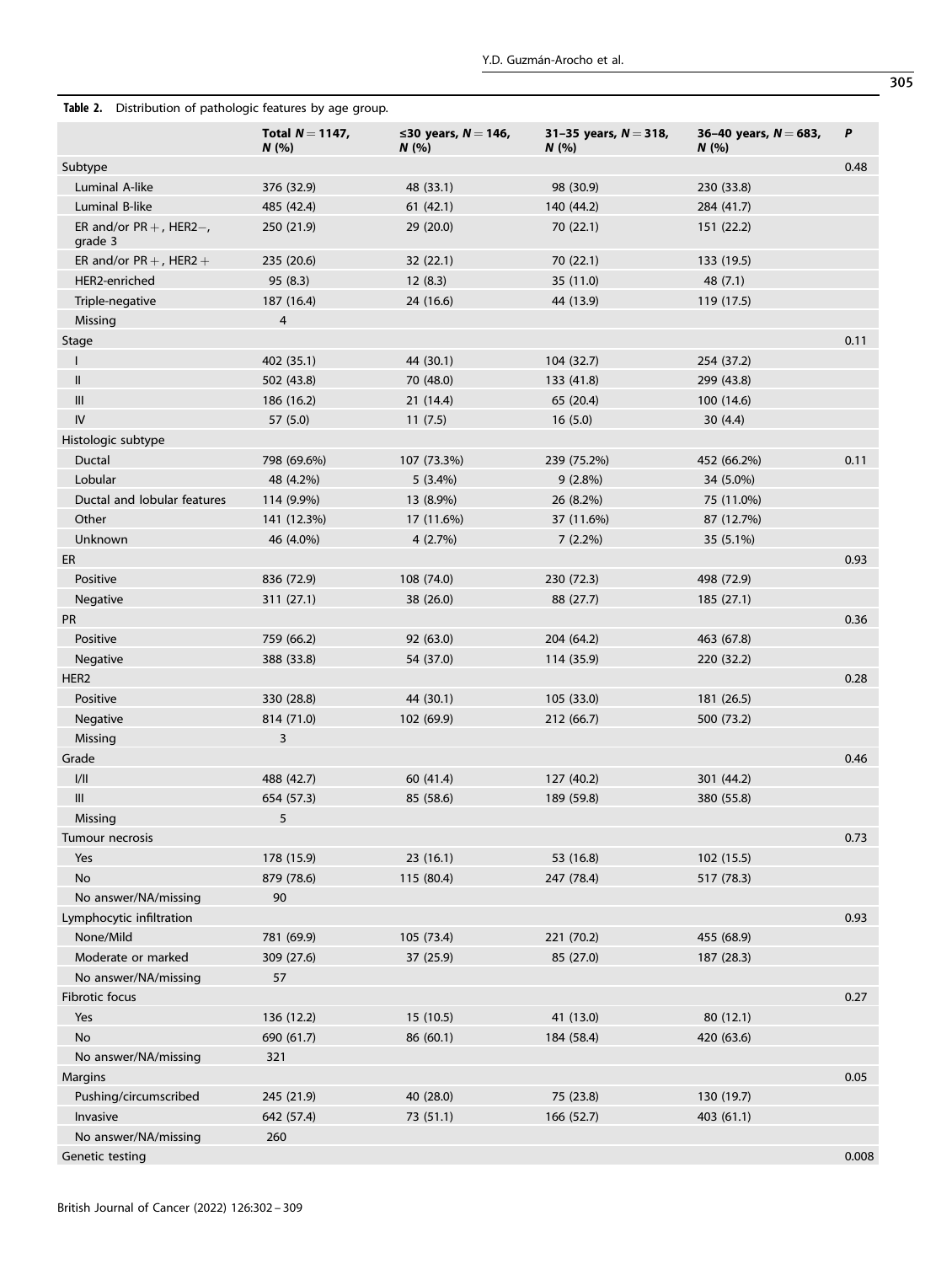|                          | Total $N = 1147$ ,<br>N(% | $\leq$ 30 years, N = 146,<br>N(96) | 31–35 years, $N = 318$ ,<br>N(%) | 36–40 years, $N = 683$ ,<br>N(%) | P |
|--------------------------|---------------------------|------------------------------------|----------------------------------|----------------------------------|---|
| BRCA1 positive           | 84 (7.3%)                 | 15 (10.3%)                         | 28 (8.8%)                        | 41(6.0%)                         |   |
| <b>BRCA2</b> positive    | 47 (4.1%)                 | $6(4.1\%)$                         | $9(2.8\%)$                       | 32 (4.7%)                        |   |
| BRCA1/2 not detected/VUS | 972 (84.7%)               | 123 (84.3%)                        | 276 (86.8%)                      | 573 (83.9%)                      |   |
| Not tested               | 44 (3.9%)                 | $2(1.4\%)$                         | $5(1.6\%)$                       | 37 (5.4%)                        |   |

Table 2 continued

The distribution of surrogate molecular subtype by age stratified by BRCA1 and BRCA2 mutation status is shown in Supplementary Tables 1 and 2. Though not statistically significant, the largest proportion of triple-negative cancers among BRCA1 mutation carriers was seen in women  $\leq$  30 years ( $\leq$  30 years; 73.3% vs. 60.7% and 61.0%, in 31–35 years and 36–40 years, respectively). In contrast, all the triple-negative cancers among the BRCA2 mutation carriers were seen in women 36–40 years. Among BRCA mutation carriers, the majority of the tumours were of ductal histologic subtype (106/131; 80.9%). Invasive lobular carcinomas were identified in BRCA2 mutation carriers (3/47; 6.4% of BRCA2 mutation carriers) but not in BRCA1 mutation carriers (Supplementary Table 3).

# **DISCUSSION**

Understanding the distinct clinical and pathologic features of breast cancer in young women is critical to mitigating the disparities in outcomes experienced by this population. Instead of comparing young women to an older population of women for whom it is well-recognised, there are differences in stage at presentation, histologic grade and molecular subtype, we sought to evaluate whether there are clinical and pathological differences among young women with breast cancer within our population of patients, expanded fourfold since our prior publication [\[25](#page-6-0)]. We continue to see no differences between age groups ( $\leq$  30, 31-35, vs. 36–40 years) and tumour stage, grade or tumour surrogate molecular phenotype among young women with invasive breast cancer.

Among the large proportion of women in our cohort with known BRCA status, 86.1% had results available for germline mutations, and 11.1% were BRCA mutation carriers (64.1% in BRCA1 mutation carriers and 35.9% in BRCA2 mutation carriers). Copson et al. found similar rates of BRCA mutation in a large cohort of young women with breast cancer, of which 12.4% were BRCA mutation carriers (59.5% in BRCA1 mutation carriers and 40.5% in BRCA2 mutation carriers) [[22\]](#page-6-0). In our cohort, the largest proportion of BRCA mutation carriers was observed in the youngest group (women ≤ 30 years). Interestingly, others have studied women ≤30 years and found a lower proportion of BRCA mutation carriers in the very youngest group (women  $\leq$  25 years) compared to women in the 26–30 year age group [[33\]](#page-6-0). Among the invasive tumours in BRCA mutation carriers in our cohort, a few lobular subtypes were identified within the BRCA2 mutation carriers. Similarly, Mavaddat et al. found significantly more invasive lobular carcinomas among BRCA2 mutation carriers than among BRCA1 mutation carriers [\[34](#page-6-0)].

We have also demonstrated that tumour surrogate molecular phenotype varies by BRCA1 and BRCA2 mutation status among young women (as it does in older women). Larsen et al. studied the molecular phenotype determined by PAM50 within a broad age range (25–74 years) of women and demonstrated that BRCA1 mutation carriers had proportionally more basal-like tumours (20/ 33, 61%) and BRCA2 mutation carriers had proportionally more luminal B subtype (16/22, 73%) [\[21](#page-6-0)]. Although this was a small population and the molecular subtype was determined by PAM50, their findings are consistent with those from our cohort in which

BRCA1 mutation carriers' tumours were proportionately more triple-negative (51/82, 62.2%) and BRCA2 mutation carriers' tumours were most frequently luminal B-like (25/45, 55.6%). Shah et al. identified 50 cases of BRCA1/2 mutation carriers with ER/PR + and HER2− tumours among all the patients undergoing Oncotype DX testing during an 8-year period, the majority of them were from BRCA2 mutation carriers (31/50, 62%), supporting the finding of more luminal B-like HER2- tumours among BRCA2 mutation carriers when compared to BRCA1 mutation carriers [[35](#page-7-0)]. Similarly, Ha et al. described a higher proportion of triple-negative breast cancers (52/99, 53.3%) among BRCA1 mutation carriers and luminal B-like cancers (41/103, 39.8%) among BRCA2 mutation carriers in a broad age range (23–72 years) of women when using immunohistochemistry as a surrogate for molecular phenotype [[20\]](#page-6-0). Although these studies, which both found a high distribution of luminal B-like tumours among BRCA2 mutation carriers, did not differentiate between luminal B-like HER2  $+$  and luminal B-like HER2- tumours, they did report a high prevalence of HER2− tumours overall among the BRCA2 mutation carriers, which is consistent with our finding that BRCA2 mutation carriers are proportionally more likely to develop luminal B/HER2− breast cancer (18/47, 38.3%), irrespective of young age category. Furthermore, Spurdle et al. found that triple-negative phenotype predicted BRCA1 mutation status, and ER-positive grade 3 phenotype predicted BRCA2 mutation status, particularly in young women ( $\leq$ 50 years) [\[36](#page-7-0)].

Mavaddat et al. studied adult women (18 to >70 years) in the Consortium of Investigators of Modifiers of BRCA 1/2 (CIMBA) and found a decrease in the proportion of triple-negative breast cancers with increasing age among BRCA1 mutation carriers, and an increase in triple-negative cancers with age at diagnosis among BRCA2 mutation carriers [[34\]](#page-6-0). In our cohort, the largest proportion of triple-negative cancers among BRCA1 mutation carriers was similarly seen in the youngest group (women  $\leq$  30 years). In contrast, all the triple-negative cancers among the BRCA2 mutation carriers were present in the oldest age group (women 36–40 years). In addition, and in keeping with the findings of Mavaddat et al., there were more ER-positive tumours in the BRCA2 mutation carriers group than in the BRCA1 mutation carriers in our cohort [[34](#page-6-0)].

The higher risk of developing breast cancer among women with BRCA1 or BRCA2 mutations is well-established, with a lifetime risk described as high as  $>80\%$  [\[13\]](#page-6-0). This has been refined in a recent large prospective cohort of BRCA1 and BRCA2 mutation carriers with reported cumulative breast cancer risks to age 80 years of 72% for BRCA1 mutation carriers and 69% for BRCA2 mutation carriers [[37](#page-7-0)]. The differences in molecular phenotypes among BRCA mutation carriers might have prognostic and predictive implications. For example, in a population-based cohort, Jonasson et al. identified ER-positive status as an adverse prognostic factor in BRCA2 mutation carriers [\[38](#page-7-0)]. Understanding the variations in tumour molecular phenotype by BRCA1 or BRCA2 status becomes increasingly important as new breast cancer prevention strategies are developed for asymptomatic BRCA mutation carriers not pursuing bilateral prophylactic mastectomies. Strategies that decrease the risk of hormone receptor-negative tumours, such as the use of receptor activator of nuclear factor kappa-B ligand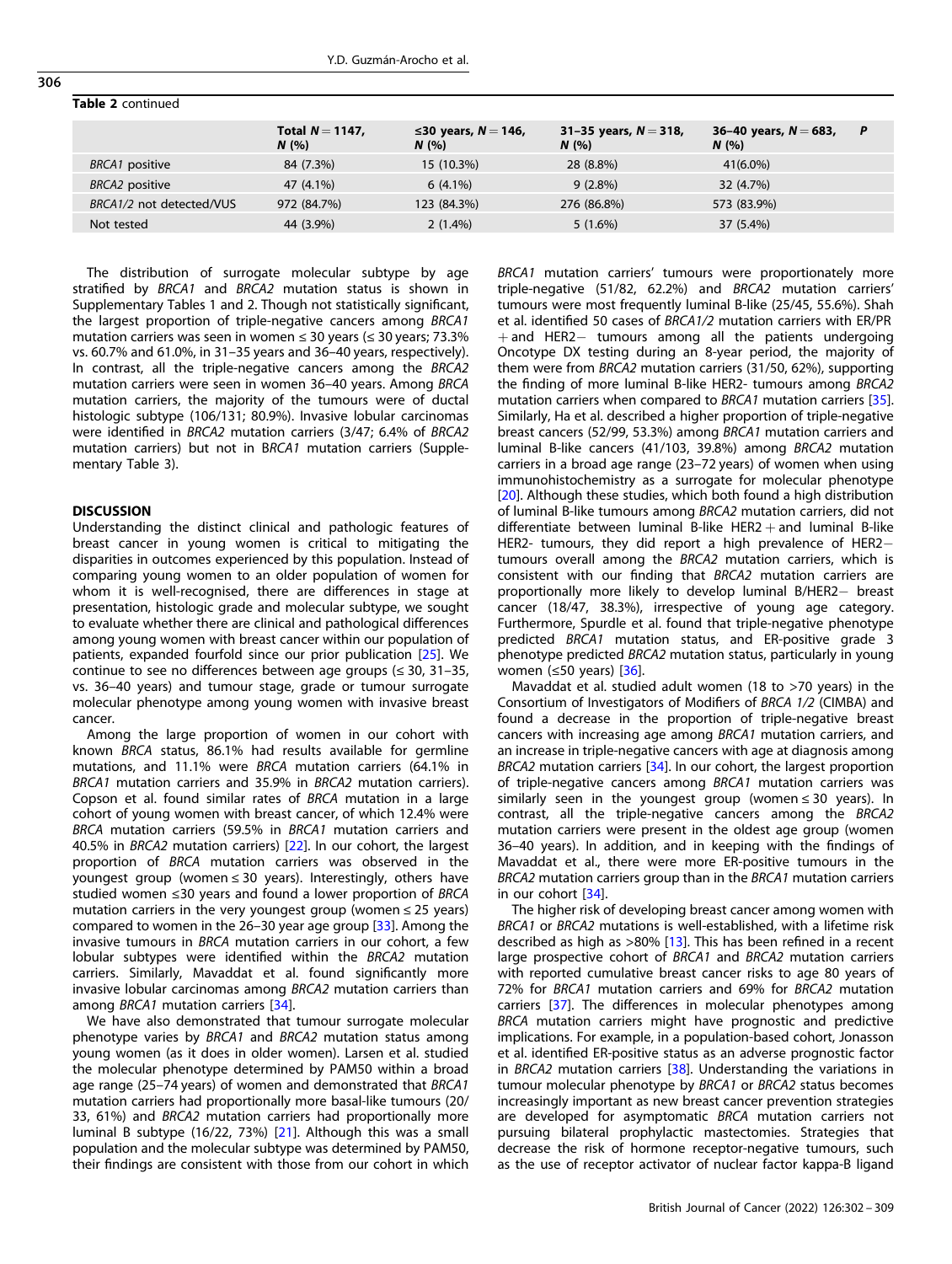<span id="page-5-0"></span>

Fig. 2 Distribution of molecular phenotypes among  $BRCA1 +$ ,  $BRCA2 +$ , no mutation detected/VUS, and not tested. Each pie chart illustrates the distribution of molecular phenotypes within BRCA1 ( $n = 84$ ), BRCA2 ( $n = 47$ ), no mutation detected/VUS ( $n = 968$ ) and patients not tested ( $n = 44$ ).

(RANKL) inhibitors, could be targeted more specifically towards BRCA1 mutation carriers given that tumours occurring in these women are more likely to be triple-negative [\[39](#page-7-0), [40](#page-7-0)]. In contrast, tumours that develop among BRCA2 mutation carriers are more likely to be high grade,  $ER +$  luminal B-like, requiring prevention strategies that decrease the risk of hormone receptor-positive tumours. Further research to confirm the intrinsic, unfavourable biology of  $ER + BRCA2$  breast cancer is clearly warranted. But these differences in molecular phenotypes may explain the relatively recent data from Kotsopoulos et al. which suggest that bilateral oophorectomy prevents early-onset breast cancer among BRCA2 mutation carriers but not among BRCA1 mutation carriers [[41\]](#page-7-0). Although the data is controversial, as a protective effect from bilateral oophorectomy in both BRCA1 and BRCA2 mutation carriers has been observed in some studies [[34,](#page-6-0) [42](#page-7-0)–[44\]](#page-7-0), and more recently no association between risk-reducing salpingo-oophorectomy and breast cancer risk for either BRCA1 or BRCA2 mutation carriers was reported [\[45](#page-7-0)]. Furthermore, the distribution of the molecular phenotypes along with the high-risk histopathological features aid in understanding the differences in response to alternative drug targeting for this population, as demonstrated by the beneficial effects of poly ADP ribose polymerase (PARP) inhibitors among BRCA1 and BRCA2 mutation carriers with breast cancer [\[46](#page-7-0)].

We have confirmed that young women with breast cancer have a greater likelihood of presenting with high-grade tumours, and have a larger proportion of luminal B-like cancers compared to the general population. Other groups have similarly shown that breast cancers arising in young women are more likely to be of luminal B-like subtype [\[47](#page-7-0)–[49\]](#page-7-0). In contrast, some have shown a higher proportion of triple-negative breast cancer among young women [\[4,](#page-6-0) [50](#page-7-0), [51](#page-7-0)]. It is important to note that the distribution of the molecular phenotypes differs among different ethnicities, with higher rates of triple-negative and basal-like breast cancer reported among African-American women, interestingly, with a more frequent association with BRCA2 mutations recently reported in this population  $[8, 52, 53]$  $[8, 52, 53]$  $[8, 52, 53]$  $[8, 52, 53]$  $[8, 52, 53]$  $[8, 52, 53]$  $[8, 52, 53]$ . Overrepresentation of white women in our cohort may be a potential reason for the differences in the distribution of the molecular subtypes we observed compared with other publications [\[4,](#page-6-0) [50,](#page-7-0) [51\]](#page-7-0).

Central laboratory testing for the hormonal receptors and HER2 status was not performed in this study. Instead, we abstracted this information from pathology reports. Previous work has compared the results obtained by repeating the ER analysis in a central laboratory and the ER results abstracted from pathology reports and shown high concordance [\[54](#page-7-0)]. In addition, we used immunohistochemical results instead of molecular testing to classify tumour phenotype as this has been demonstrated to be an adequate surrogate [[31\]](#page-6-0).

One additional potential limitation of this study is the lack of uniformity of how BRCA testing was performed. BRCA status was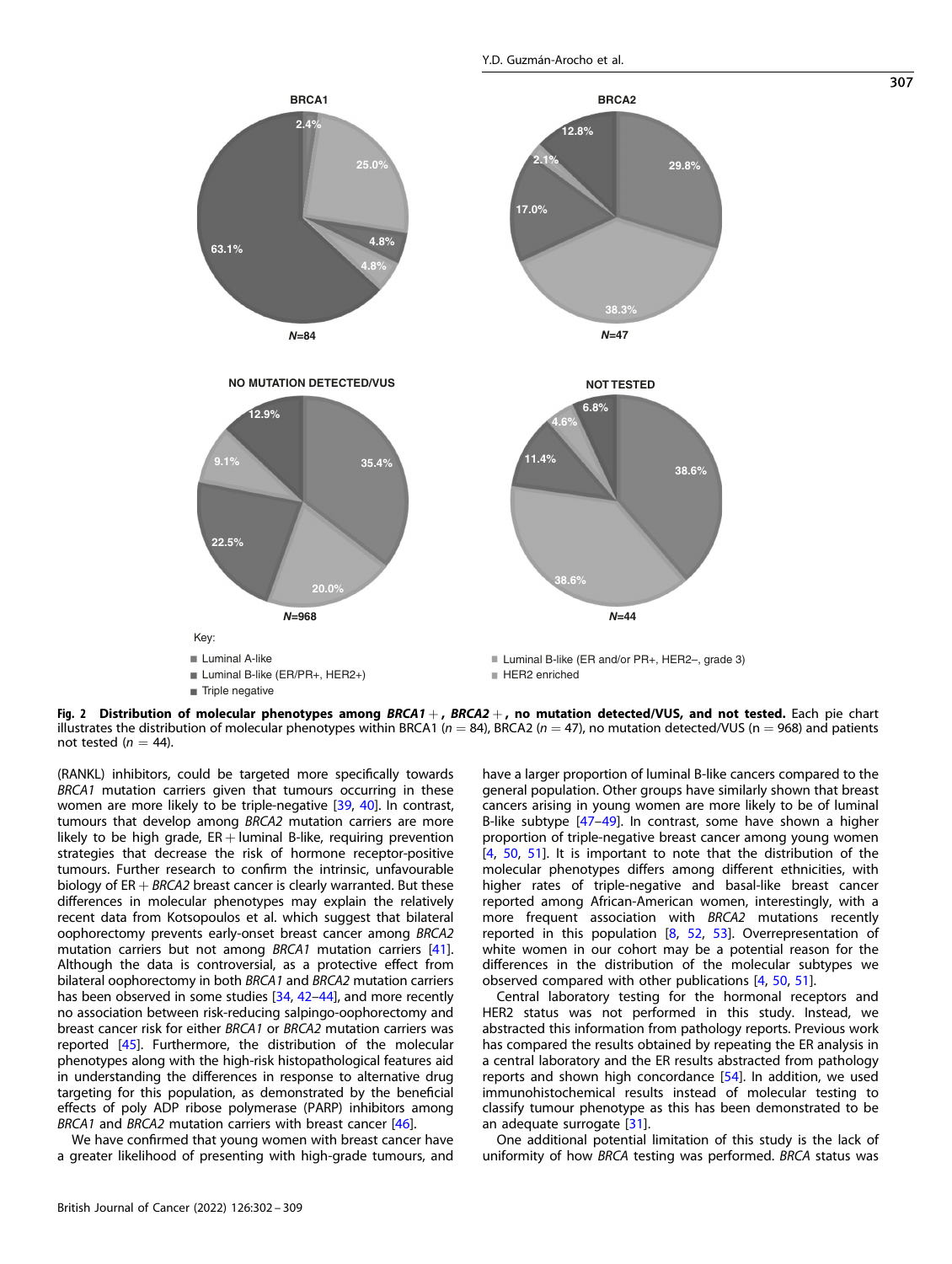<span id="page-6-0"></span>308

abstracted from the medical record or patient survey and patients were tested in multiple institutions, however, it is important to note that testing during this timeframe would have been performed in a largely consistent manner, through Myriad Genetics. Although the majority of the women had known molecular testing, there are potential variations in the rates of testing during the enrollment period (2006–2016) given the changes in the indications for testing during that timeframe. Other cancer-predisposing gene mutations have been associated with a risk of different subtypes of breast cancer [\[55](#page-7-0)]. Given the timing of this cohort, which was mostly accrued pre-panel testing, we do not have available data on the prevalence of other cancerpredisposing gene mutations at this time (e.g., PALB2, TP53, CHEK2, CDH1) and future research is needed in this regard, particularly in young breast cancer patients. Lastly, there may also be an element of referral bias, as the majority of participants were identified at large academic medical centres even with our intentional inclusion of community sites.

# **CONCLUSION**

Our consideration of BRCA1 and BRCA2 mutation status in a large cohort of young women with breast cancer enhances understanding of the distribution of tumour surrogate molecular subtypes in young women both with and without mutations. The opportunity to provide comparisons across young age groups, and the identification of more aggressive hormone receptorpositive phenotypes in this population also provide direction for future work to further understand and improve the disparate outcomes for young women with luminal B cancers, particularly those with BRCA2-associated breast cancer, with potential implications for tailored prevention and treatment.

# DATA AVAILABILITY

Available from the corresponding author on reasonable request.

# **REFERENCES**

- 1. Fidler MM, Gupta S, Soerjomataram I, Ferlay J, Steliarova-Foucher E, Bray F. Cancer incidence and mortality among young adults aged 20-39 years worldwide in 2012: a population-based study. Lancet Oncol. 2017;18:1579–89.
- 2. Thomas A, Rhoads A, Pinkerton E, Schroeder MC, Conway KM, Hundley WG, et al. Incidence and survival among young women with stage I-III breast cancer: SEER 2000-2015. JNCI Cancer Spectr. 2019;3:pkz040.
- 3. Johnson RH, Chien FL, Bleyer A. Incidence of breast cancer with distant involvement among women in the United States, 1976 to 2009. J Am Med Assoc. 2013;309:800–5.
- 4. Azim HA, Michiels S, Bedard PL, Singhal SK, Criscitiello C, Ignatiadis M, et al. Elucidating prognosis and biology of breast cancer arising in young women using gene expression profiling. Clin Cancer Res. 2012;18:1341–51.
- 5. Partridge AH, Hughes ME, Warner ET, Ottesen RA, Wong YN, Edge SB, et al. Subtype-dependent relationship between young age at diagnosis and breast cancer survival. J Clin Oncol. 2016;34:3308–14.
- 6. Keegan TH, DeRouen MC, Press DJ, Kurian AW, Clarke CA. Occurrence of breast cancer subtypes in adolescent and young adult women. Breast Cancer Res. 2012;14:R55.
- 7. Azim HA, Partridge AH. Biology of breast cancer in young women. Breast Cancer Res. 2014;16:427.
- 8. Carey LA, Perou CM, Livasy CA, Dressler LG, Cowan D, Conway K, et al. Race, breast cancer subtypes, and survival in the Carolina Breast Cancer Study. J Am Med Assoc 2006;295:2492–502.
- 9. Allott EH, Geradts J, Cohen SM, Khoury T, Zirpoli GR, Bshara W, et al. Frequency of breast cancer subtypes among African American women in the AMBER consortium. Breast Cancer Res. 2018;20:12.
- 10. Liu Z, Sahli Z, Wang Y, Wolff AC, Cope LM, Umbricht CB. Young age at diagnosis is associated with worse prognosis in the Luminal A breast cancer subtype: a retrospective institutional cohort study. Breast Cancer Res Treat. 2018;172:689–702.
- 11. Lian W, Fu F, Lin Y, Lu M, Chen B, Yang P, et al. The impact of young age for prognosis by subtype in women with early breast cancer. Sci Rep. 2017;7:11625.
- 12. Liu W, Xiong XF, Mo YZ, Chen WG, Li M, Liang R, et al. Young age at diagnosis is associated with better prognosis in stage IV breast cancer. Aging. 2019;11:11382–90.
- 13. King MC, Marks JH, Mandell JB. Group NYBCS. Breast and ovarian cancer risks due to inherited mutations in BRCA1 and BRCA2. Science. 2003;302:643–6.
- 14. Ford D, Easton DF, Stratton M, Narod S, Goldgar D, Devilee P, et al. Genetic heterogeneity and penetrance analysis of the BRCA1 and BRCA2 genes in breast cancer families. The Breast Cancer Linkage Consortium. Am J Hum Genet. 1998;62:676–89.
- 15. Easton DF, Ford D, Bishop DT. Breast and ovarian cancer incidence in BRCA1 mutation carriers. Breast Cancer Linkage Consortium. Am J Hum Genet. 1995;56:265–71.
- 16. Huzarski T, Byrski T, Gronwald J, Górski B, Domagala P, Cybulski C, et al. Ten-year survival in patients with BRCA1-negative and BRCA1-positive breast cancer. J Clin Oncol. 2013;31:3191–6.
- 17. Young SR, Pilarski RT, Donenberg T, Shapiro C, Hammond LS, Miller J, et al. The prevalence of BRCA1 mutations among young women with triple-negative breast cancer. BMC Cancer. 2009;9:86.
- 18. Gewefel H, Salhia B. Breast cancer in adolescent and young adult women. Clin Breast Cancer. 2014;14:390–5.
- 19. Peto J, Collins N, Barfoot R, Seal S, Warren W, Rahman N, et al. Prevalence of BRCA1 and BRCA2 gene mutations in patients with early-onset breast cancer. J Natl Cancer Inst. 1999;91:943–9.
- 20. Ha SM, Chae EY, Cha JH, Kim HH, Shin HJ, Choi WJ. Association of BRCA mutation types, imaging features, and pathologic findings in patients with breast cancer with BRCA1 and BRCA2 mutations. AJR Am J Roentgenol. 2017;209:920–8.
- 21. Larsen MJ, Kruse TA, Tan Q, Lænkholm AV, Bak M, Lykkesfeldt AE, et al. Classifications within molecular subtypes enables identification of BRCA1/BRCA2 mutation carriers by RNA tumor profiling. PLoS ONE. 2013;8:e64268.
- 22. Copson ER, Maishman TC, Tapper WJ, Cutress RI, Greville-Heygate S, Altman DG, et al. Germline BRCA mutation and outcome in young-onset breast cancer (POSH): a prospective cohort study. Lancet Oncol. 2018;19:169–80.
- 23. Toss A, Molinaro E, Venturelli M, Domati F, Marcheselli L, Piana S, et al. BRCA detection rate in an Italian Cohort of luminal early-onset and triple-negative breast cancer patients without family history: when biology overcomes genealogy. Cancers. 2020;12:1252.
- 24. Arun B, Bayraktar S, Liu DD, Gutierrez Barrera AM, Atchley D, Pusztai L, et al. Response to neoadjuvant systemic therapy for breast cancer in BRCA mutation carriers and noncarriers: a single-institution experience. J Clin Oncol. 2011;29:3739–46.
- 25. Collins LC, Marotti JD, Gelber S, Cole K, Ruddy K, Kereakoglow S, et al. Pathologic features and molecular phenotype by patient age in a large cohort of young women with breast cancer. Breast Cancer Res Treat. 2012;131:1061–6.
- 26. Poorvu PD, Gelber SI, Rosenberg SM, Ruddy KJ, Tamimi RM, Collins LC, et al. Prognostic impact of the 21-gene recurrence score assay among young women with node-negative and node-positive ER-positive/HER2-negative breast cancer. J Clin Oncol. 2020;38:725–33.
- 27. Cheang MC, Voduc D, Bajdik C, Leung S, McKinney S, Chia SK, et al. Basal-like breast cancer defined by five biomarkers has superior prognostic value than triple-negative phenotype. Clin Cancer Res. 2008;14:1368–76.
- 28. Cheang MC, Chia SK, Voduc D, Gao D, Leung S, Snider J, et al. Ki67 index, HER2 status, and prognosis of patients with luminal B breast cancer. J Natl Cancer Inst. 2009;101:736–50.
- 29. Tamimi RM, Baer HJ, Marotti J, Galan M, Galaburda L, Fu Y, et al. Comparison of molecular phenotypes of ductal carcinoma in situ and invasive breast cancer. Breast Cancer Res. 2008;10:R67.
- 30. Yang XR, Sherman ME, Rimm DL, Lissowska J, Brinton LA, Peplonska B, et al. Differences in risk factors for breast cancer molecular subtypes in a populationbased study. Cancer Epidemiol Biomark Prev. 2007;16:439–43.
- 31. Nielsen TO, Hsu FD, Jensen K, Cheang M, Karaca G, Hu Z, et al. Immunohistochemical and clinical characterization of the basal-like subtype of invasive breast carcinoma. Clin Cancer Res. 2004;10:5367–74.
- 32. Goldhirsch A, Wood WC, Coates AS, Gelber RD, Thürlimann B, Senn HJ, et al. Strategies for subtypes–dealing with the diversity of breast cancer: highlights of the St. Gallen International Expert Consensus on the Primary Therapy of Early Breast Cancer 2011. Ann Oncol. 2011;22:1736–47.
- 33. Evans DG, van Veen EM, Byers HJ, Evans SJ, Burghel GJ, Woodward ER, et al. High likelihood of actionable pathogenic variant detection in breast cancer genes in women with very early onset breast cancer. J Med Genet. 2021;1–7.
- 34. Mavaddat N, Barrowdale D, Andrulis IL, Domchek SM, Eccles D, Nevanlinna H, et al. Pathology of breast and ovarian cancers among BRCA1 and BRCA2 mutation carriers: results from the Consortium of Investigators of Modifiers of BRCA1/2 (CIMBA). Cancer Epidemiol Biomark Prev. 2012;21:134–47.